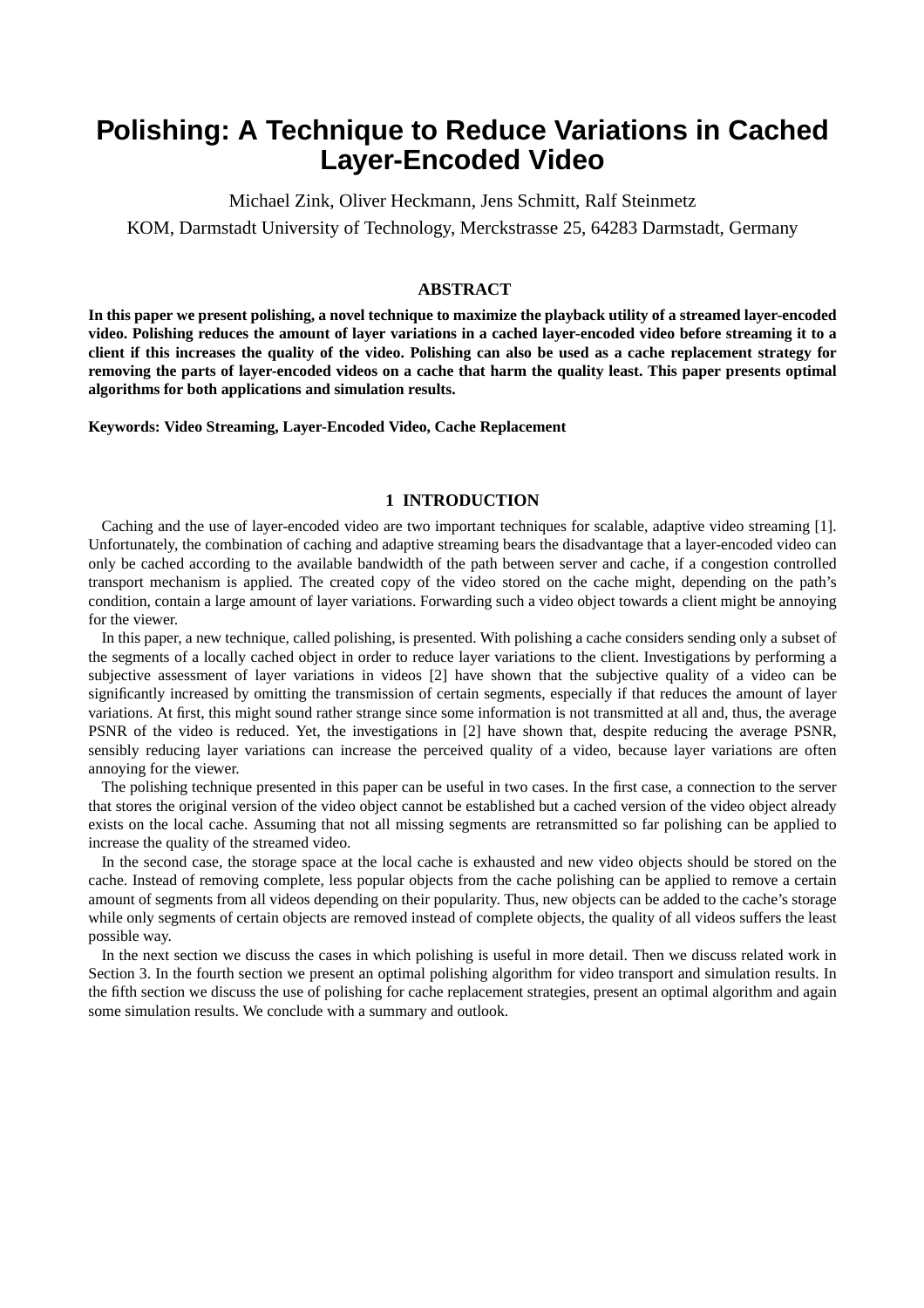# **2 APPLICATIONS FOR POLISHING**

In this section, the fundamental ideas behind polishing are presented. It is shown how polishing can be applied to increase the quality when an incomplete video object is transmitted from the cache to the client. In addition, a cache replacement method based on polishing is presented.

#### **2.1 Polishing for Transmission**

As mentioned above, the amount of variations in a layer-encoded video that is stored on the cache can be reduced by omitting the transmission of certain segments from the cache to the client.

The challenge of polishing is to identify segments that should not be transmitted in order to increase the perceived quality of a video object at a client. Polishing is a new technique that determines those segments that should not be transmitted from a cache to a client with the goal to increase the perceived quality of a video at a client. After the caching process of a certain video object is finished the polishing algorithm (as described in Section 4) is executed. This algorithm identifies segments that should not be played out in subsequent streaming sessions from cache to clients. Note, that the identified segments are not necessarily removed from the cache. If this video object is requested from a client, the transport mechanism of the cache will take into account the information gained by polishing and decide which data will be sent to the client and which not.

The information gained by polishing can, e.g., be used to stream a polished version of a video object if retransmission scheduling [1] cannot be performed. This might be the case if the server or the link between the server and the cache is down or the server does not have additional capacity to allow retransmission in addition to already active streams. The general concept of polishing in such a case is shown in Figure 1.



*Figure 1:* Polishing in the case of impossible retransmissions

# **2.2 Polishing for Fine-grained Cache Replacement**

Since polishing identifies segments that are of less importance or even harmful for the quality of the video playback, the information gained by applying this technique can also be used for cache replacement strategies. Assuming that the storage space on a cache is exhausted and data has to be removed from the cache in order to allow the caching of a new object, segments identified by polishing can be deleted. A fine-grained replacement scheme based on segments can increase the efficiency of the cache as shown by [3]. If, in addition, popularity information is taken into account, e.g., segments of the least popular object are deleted first, the quality of the cached content is also based on its popularity. Figure 2 shows the basic principle of cache replacement with the aid of polishing. In this example four objects are stored on the cache. After performing polishing, 15 segments are identified by the algorithm that can be removed from the cache and, thus, new storage space is created to store an additional object on the cache. The second alternative in Figure 2 shows the case in which popularity based caching is applied. The popularity of the cached object decreases from left to right influencing the amount of segments that are identified for removal by polishing, leading to the fact that objects with a higher popularity are cached in a better quality.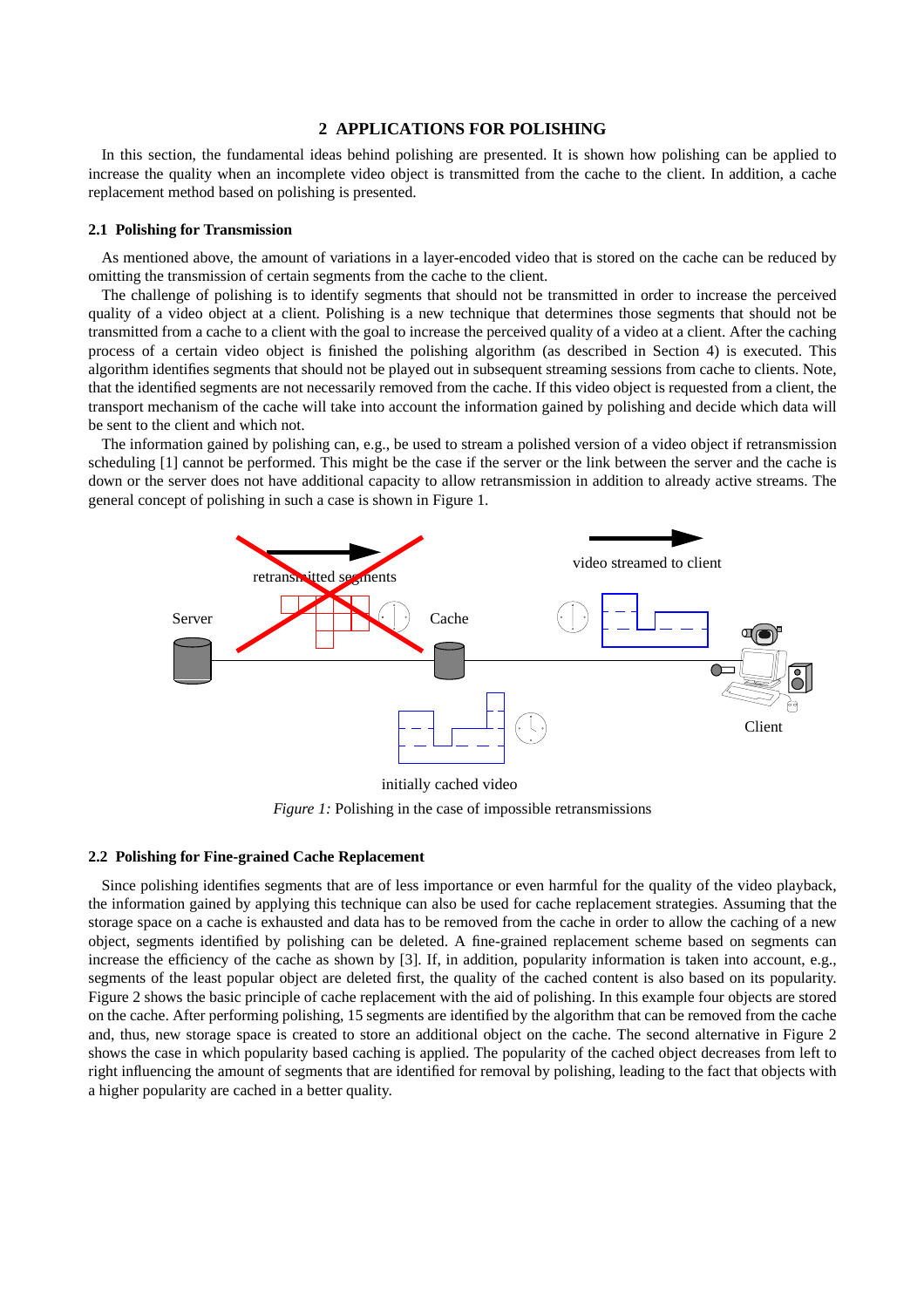

*Figure 2:* Cache replacement with the aid of polishing



*Figure 3:* Comparison of originally cached and polished (heuristic and optimal) video object

# **2.3 Example**

We now give a simple example to demonstrate the effect of polishing. It is assumed that a layer-encoded video is stored in the cache as shown in Figure 3. The variations in the amount of layers is caused by a congestion controlled transmission between server and cache which results from the network conditions on the path between both (see Section 4.2 for details on how the congestion controlled transmission was simulated). Figure 3 also shows the layer-encoded video as it would be transmitted to the client after our optimal polishing algorithm has been performed. The third shape in Figure 3 shows the result of a simple heuristic where only the highest (5th) layer is dropped. Further details about the optimal polishing algorithm are given in Section 4. Figure 3 shows a significant reduction in layer variations due to polishing. The example also shows the storage space that could be freed on a cache based on the information that is gained by polishing. In comparison, for the simple heuristic, that simply drops the top layer, the amount of storage space that can be freed due to optimal polishing is higher while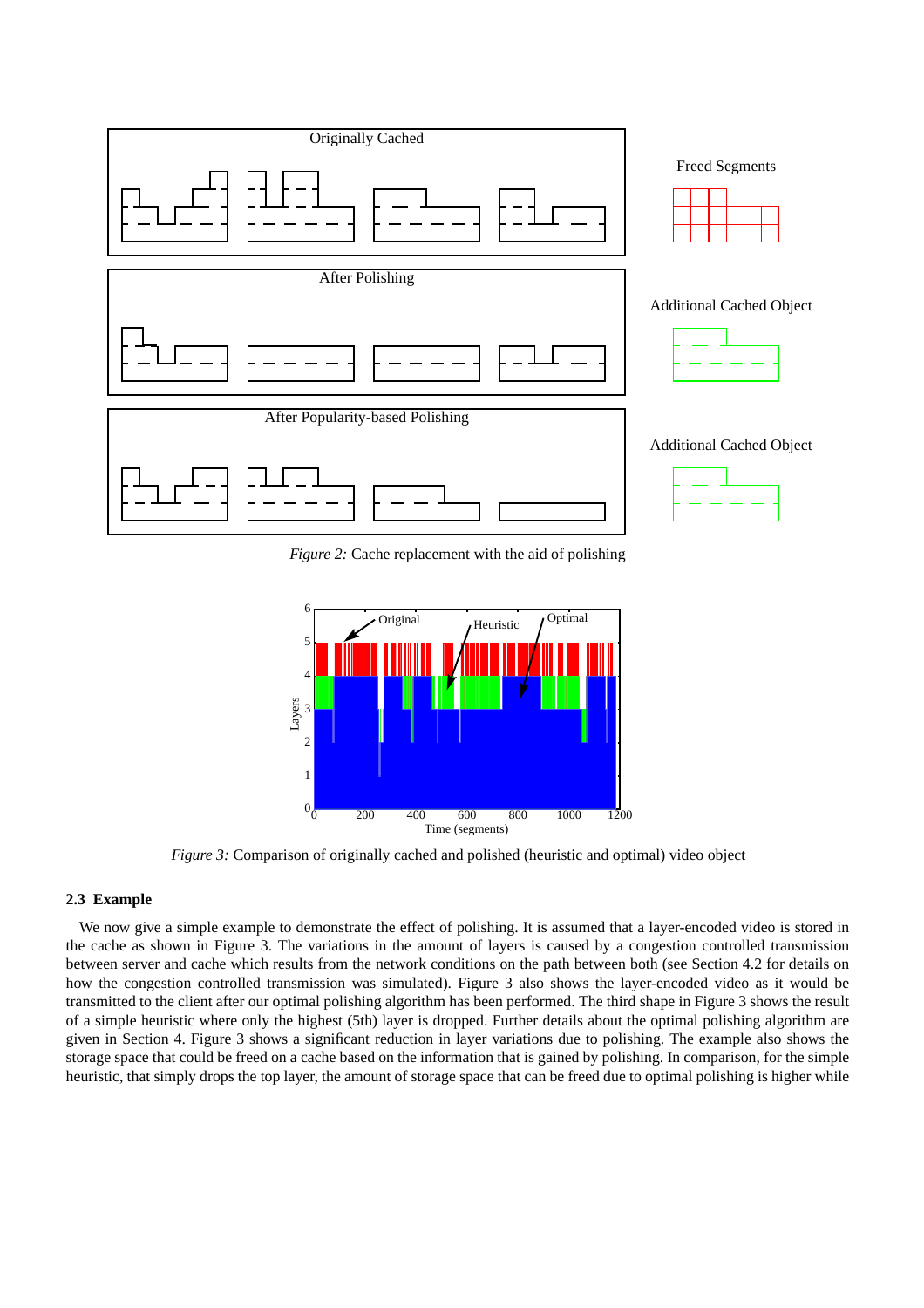at the same time the remaining quality of the video is better. A simulative investigation on polishing as a mechanism for cache replacement is given in Section 5.

## **3 RELATED WORK**

In our previous work on retransmission scheduling (RS) [1] we have developed a metric for the quality of layerencoded video and have verified the validity of this metric by a subjective assessment [4]. Here, we briefly introduce this metric which is referred to as *spectrum.* The *spectrum* is used as a metric for the quality of a layer-encoded video before and after polishing. The definition of the spectrum is given in (1).

$$
s(v) = \sum_{t=1}^{T} z_t \left( h_t - \frac{1}{T} \left( \sum_{j=1}^{T} z_j h_j \right) \right)^2
$$
(1)

 $h_t$  - number of layers in time slot *t*,  $t = 1,..., T$ *z<sub>t</sub>* - indication of a step in time slot *t*,  $z_t \in \{0,1\}$ ,  $t = 1,..., T$ 

## *Figure 4:* Definition of the spectrum

A small spectrum indicates a good quality while the quality worsens with an increasing spectrum. Looking at the example of Figure 3 the spectrum of the polished video is reduced significantly (28 compared to 193 of the originally cached object) indicating a better perceptual quality compared to the one of the originally cached object.

Although, the spectrum is a good metric for RS it has a one important disadvantage in combination with polishing. The spectrum becomes 0 for the case that no layer changes occur, irrespective of how many layers the video object consists. This is uncritical in the case of RS where new segments are added to the video and achieving a spectrum of 0 always leads to a better quality than the one of the originally cached object. It is different in the case of polishing in which segments are discarded. If the decision to drop certain segments would be solely driven by the spectrum, polishing could lead to the fact that all segments of incomplete layers are discarded. This effect, which we denote as *over-polishing*, is undesirable because it decreases the quality in a drastic manner. The effect of *over-polishing* lead us to this work. In *Section 4*, we present a new algorithm for polishing that avoids the problem of *over-polishing.*

The work on polishing presented in this paper is, to the best of our knowledge, the first investigation on this topic. There are however some works related to cache replacement strategies for layer-encoded video. Rejaie et al. [5] introduce a fine-grained cache replacement mechanism that allows the deletion of single segments. Each layer of a video is regarded separately. Beginning at the top layer of a video, for each single layer segments are removed from end to beginning, while in our case the whole video is regarded for the removal of segments. Thus, in the case of Rejaie's approach segments of the top layer of the cached video are removed until none of the segments of this layer is left. If more space on the cache is needed, this process will be continued on the next lower layer. In the case of polishing segments from all available layers can be removed independently. The approach presented by Paknikar et al. [6] allows only the removal of complete layers which is somewhat similar to the heuristic presented in Section 4.2. Also in the analytical investigation performed by Kangasharju et al. [7] only complete layers can be dropped.

Quality based caching [8] is an additional approach for partial caching which assumes that metadata information about the quality of a scalable video is available. E.g., the metadata would provide that removing the top layer of a 5 layer video would reduce the quality of the video by 20%. The authors leave open how this necessary metadata can be obtained.

# **4 POLISHING FOR TRANSMISSION**

#### **4.1 Optimal Algorithm**

Polishing for the transmission of a single video maximizes the playback utility of a video. The resulting optimization problem can be formulated as the mixed integer programming problem [9] given in Figure 5.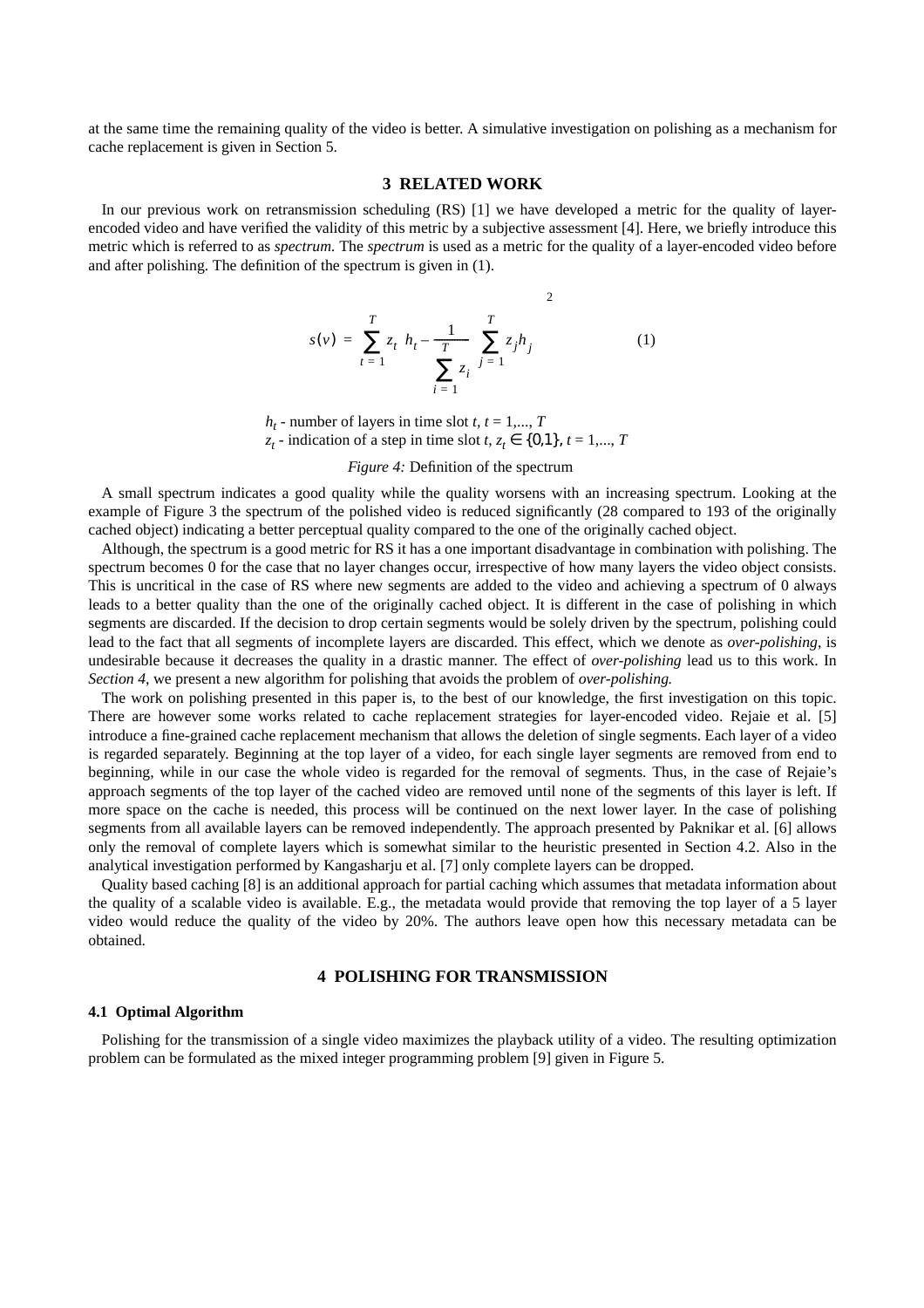| <b>Indices:</b>                 |                                                            |                                                           |  |     |  |  |  |
|---------------------------------|------------------------------------------------------------|-----------------------------------------------------------|--|-----|--|--|--|
|                                 | $l = 1, , L$ -layer of the video                           |                                                           |  |     |  |  |  |
|                                 | $t = 1, , T$ -period t                                     |                                                           |  |     |  |  |  |
| Parameters:                     |                                                            |                                                           |  |     |  |  |  |
| $h_t^{cached}$ -                | number of the highest layer that is cached for             |                                                           |  |     |  |  |  |
|                                 | period $t$ , all lower layers are cached in period         |                                                           |  |     |  |  |  |
|                                 | $t$ , too                                                  |                                                           |  |     |  |  |  |
| Н<br>$\sim 100$                 |                                                            | sufficiently large number ( $H \ge L$ )                   |  |     |  |  |  |
| $d_{t}$                         |                                                            | - length of period (in seconds)                           |  |     |  |  |  |
| $u_{I}$                         |                                                            | - utility of receiving layer $l$ for one second (if video |  |     |  |  |  |
|                                 | is played back for 1 sec. on layer 3 it generates a        |                                                           |  |     |  |  |  |
|                                 | utility of $u_1 + u_2 + u_3$ )                             |                                                           |  |     |  |  |  |
| $\boldsymbol{p}$                |                                                            | utility loss for a change in the number of layers         |  |     |  |  |  |
|                                 | that are played back                                       |                                                           |  |     |  |  |  |
| Variables:                      |                                                            |                                                           |  |     |  |  |  |
| $h_t$<br>$\sim$                 |                                                            | the layer the video is played back in period $t$          |  |     |  |  |  |
| $\sim$<br>$z_t$                 |                                                            | binary variable, one if a layer change occurs at the      |  |     |  |  |  |
|                                 | beginning of period $t$ , zero otherwise                   |                                                           |  |     |  |  |  |
| $b_{tl}$                        | binary variable, one if video is played back in            |                                                           |  |     |  |  |  |
|                                 | period $t$ at layer $l$ or higher, zero otherwise          |                                                           |  |     |  |  |  |
| <b>Optimization problem:</b>    |                                                            |                                                           |  |     |  |  |  |
|                                 |                                                            |                                                           |  |     |  |  |  |
|                                 | $Max\left(\sum_{l} u_l d_t b_{tl} - \sum_{t} p z_t\right)$ |                                                           |  | (2) |  |  |  |
|                                 |                                                            |                                                           |  |     |  |  |  |
| subject to                      |                                                            |                                                           |  |     |  |  |  |
| $h_{t} - h_{t-1} \leq Hz_{t}$   |                                                            | $\forall t = 2, , T$                                      |  | (3) |  |  |  |
| $h_{t-1} - h_t \leq Hz_t$       |                                                            | $\forall t = 2, , T$                                      |  | (4) |  |  |  |
|                                 |                                                            |                                                           |  |     |  |  |  |
| $0 \leq h_t \leq h_t^{~cached}$ |                                                            | $\forall t = 1, , T$                                      |  | (5) |  |  |  |
|                                 |                                                            |                                                           |  |     |  |  |  |
| $lb_{tl} \leq h_t$              |                                                            | $\forall t = 1, , T \qquad \forall l = 1, , L$            |  | (6) |  |  |  |
| $b_{t} \in \{0, 1\}$            |                                                            | $\forall t = 1, , T \qquad \forall l = 1, , L$            |  | (7) |  |  |  |
| $z_t \in \{0, 1\}$              |                                                            | $\forall t = 2, , T$                                      |  | (8) |  |  |  |
|                                 |                                                            |                                                           |  |     |  |  |  |

*Figure 5:* Optimization model

The two parameters  $u_l$  and p describe the utility of the video playout.  $u_l$  is the utility for receiving layer  $l$  (and all lower layers) in one period t. Obviously, the more layers are played back the higher the utility.  $p$  describes the utility loss for a layer change. By including  $u_l$  into the optimization process the *over-polishing* effect described in Section 3 is avoided.  $p$  prohibits quality loss by changing the playback layer too often.

The variable  $h_t$  contains the highest layer of the polished video at time  $t$ , it can never be higher than the highest cached layer (see constraint (5)). The binary variable  $z_t$  is needed to account for layer changes in the target function.  $z_t$ is forced to one by constraints (3) and (4) when the highest layer of the polished video changes. The binary variable  $b_{t}$ is forced to one by constraints (3) and (4) when the highest layer of the polished video changes. The binary variable  $b_{\hat{i}}$  *l* stores whether a layer *l* is included in the polished video in period *t* or not, constra the highest layer  $h_t$ .

This problem can be solved exactly with standard techniques like Branch and Bound and the Simplex algorithm [9]. We used the commercial mathematical programming solver Ilog CPLEX [10] to find the optimal solution for the problem.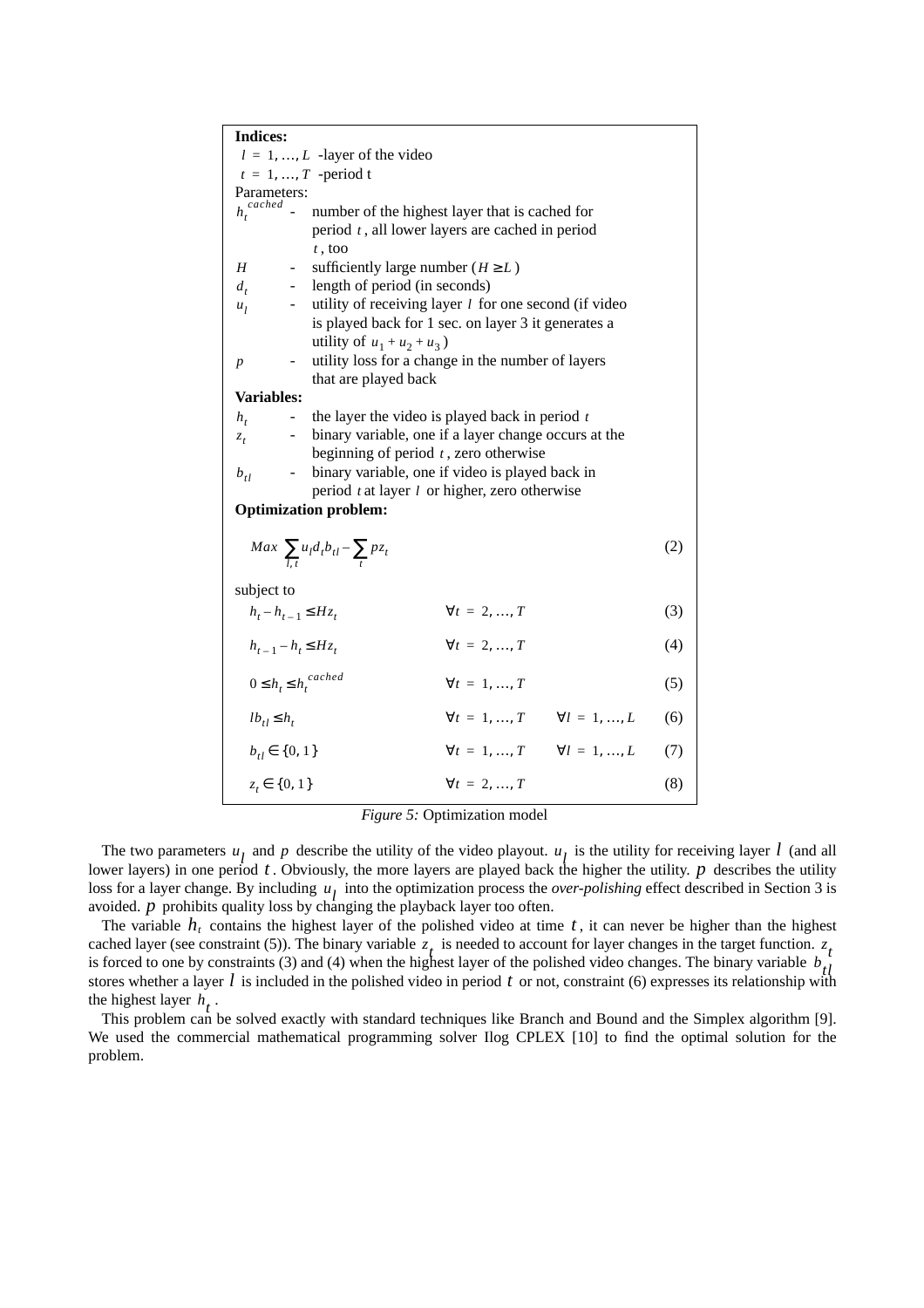

*Figure 6:* Cached layer-encoded video

# **4.2 Simulations**

To verify if polishing is a valid approach and to obtain further information on the influence of the utility factors  $u_l$  and a series of simulations were performed. An additional goal was also to investigate how a simple heuristic performs in *p* comparison to the optimal polishing algorithm. This heuristic simply drops one ore more adjacent layers completely, beginning from the top.

The simulations are performed in the following manner: For each simulation an instance of a layered video on the proxy cache is randomly generated. Here, we modeled such a layer-encoded video instance as a simple finite birth-death process since it is the result of the congestion-controlled video transmission which restricts state transitions to direct neighbor states.  $\{0,..., L\}$  is the state space and birth and death rate are chosen equal as  $1 - 1/\sqrt{3}$  (for all states) which results in a mean length of 3 time units for periods with stable quality level  $\frac{1}{1}$ . We use a discrete simulation time where one unit of time corresponds to the transmission time of a single segment. In Figure 3 (Original), an example video instance generated in this way is given. On each instance of a layer-encoded video created as described above our polishing algorithm is performed. The polishing algorithm was implemented using the mathematical programming solver Ilog CPLEX [10]. Before and after polishing the spectrum of the video is calculated in order to obtain information about the quality change. An example of such a simulation step is shown in Figure 3 (before and after polishing) with the following set of parameters:  $u_1 = 1$ ,  $u_2 = 1$ ,  $u_3 = 1$ ,  $u_4 = 1$ ,  $u_5 = 1$  and  $p = 8$ .

# **4.2.1 Investigation of the Utility Parameters**

To obtain better insights in the influence of the parameters  $u_l$  and  $p$  a series of simulations with varying values for those parameters were performed. The results of this simulation are presented in Figure 7 and Figure 8. For each parameter set 100 video objects were randomly created and polished as described above. The average spectrum and the average total amount of segments were calculated before and after running the polishing algorithm. Figure 7 shows the results for three different simulations and the spectrum for two versions of the heuristic. In the first version the top  $(Heu(1))$  layer is dropped and in the second the two top  $(Heu(2))$  layers are dropped. Then the average spectrum and average amount of segments of all 100 resulting objects are calculated. As can be derived from both figures, the heuristic has the disadvantage that it is static while, in the case of optimal polishing, the selection of the parameters  $u_l$  and  $p$ influences spectrum and amount of segments of the polished video object. On the other hand, the heuristic is simple and can be applied with little computational effort and the obtained results are fairly close to the ones of the optimal polishing.

In the<sub>2</sub> case of polishing, the different classes of simulation were performed with  $u_1 = 1$ ,  $u_1 = 1/l$ , and case of polishing, the different classes of simulation were performed with  $u_l = 1$ ,  $u_l = 1/l$  respectively.  $u_l = 1/l^2$ 

<sup>1.</sup> We have to admit that the parameter choice is rather arbitrary. However, simulations with other values showed no significant impact on our results.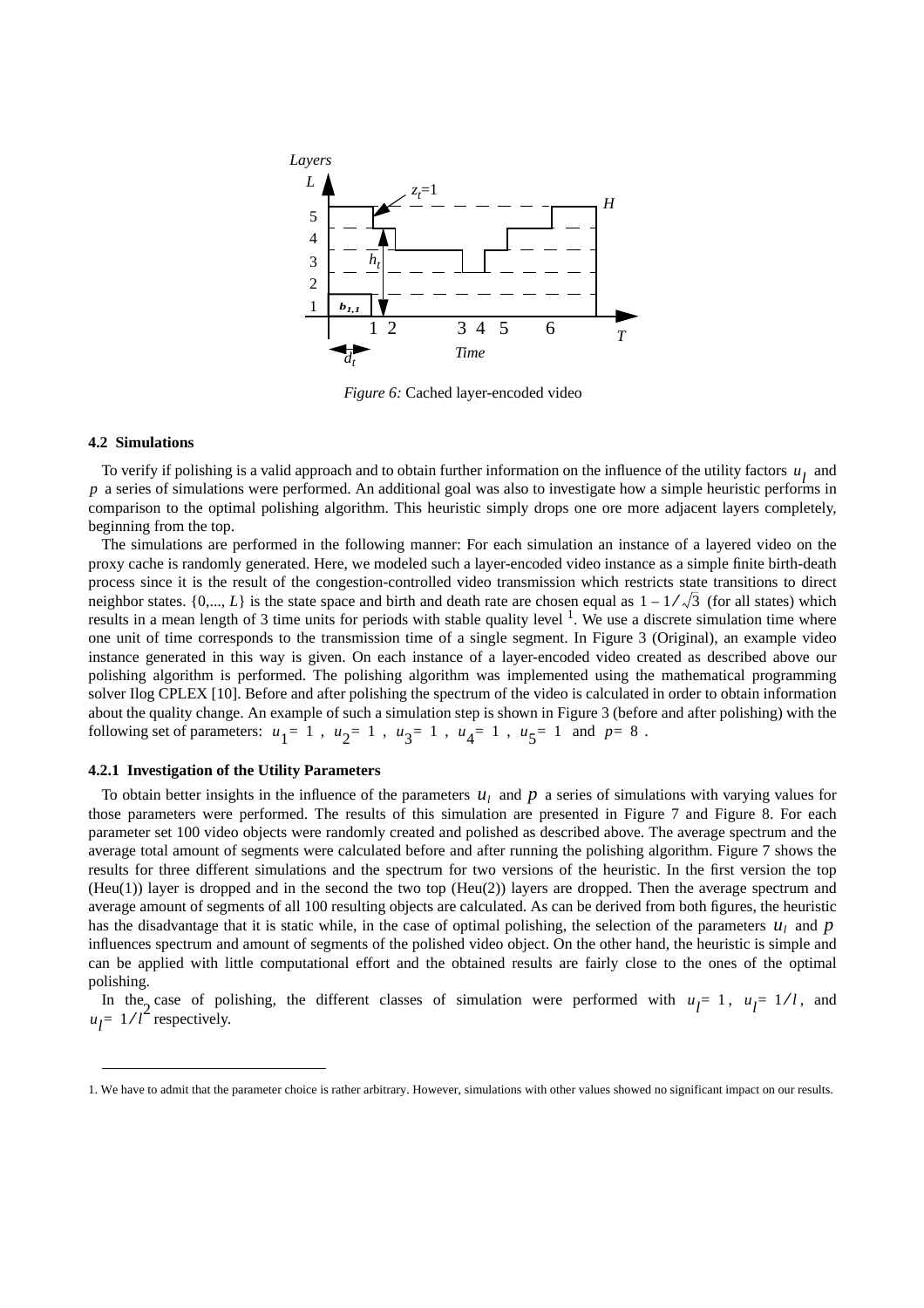

*Figure 8:* Avg. amount of segments per video object

In this specific simulation the heuristic turns out to be an alternative compared to the optimal polishing. A closer look at Heu(2) shows that the spectrum is significantly reduced while the amount of segments is reduced by a third. This result can also be achieved by applying the optimal polishing algorithm but at the prize of a higher computational effort.

# **4.2.2 Simulations with TFRC Traces**

An additional series of simulations was performed with the difference that the initial videos used as input for the polishing simulation were generated in a different way. In this case TFRC traces generated by a ns2 simulation were used to generate the initial video. The bandwidth information generated by the ns2 simulation is used to determine how many layers of a video can be transmitted during a certain period. This complies with a cached layer-encoded video that has been transmitted via TFRC. A detailed description on this simulation environment is given in [11].

Figure 9 depicts the resulting average spectrum obtained by the application of the heuristic and the optimal polishing algorithm. Compared to the results of the simulation where the videos are generated randomly the results of optimal polishing are similar. Comparing the results for Heu(2) (Figure 7 and Figure 9) with each other shows that the reduction in the spectrum is not as high with the TFRC based simulation. This difference is caused by the fact that TFRC also starts with a slow-start (identical to TCP) and, for a short while until the occurrence of a loss event, the sending rate can become quite high. Thus, reducing the top or the two top layer might affect only a small portion of the video. Due to the slow-start chracteristics the maximum amount of layers might occur only once during the streaming of the video. In simulations presented in the following section it is shown that the static behavior of the heuristic can reduce its efficiency.

The difference in the average amount of segments for the random (Figure 8) and TFRC-based (Figure 10) simulation is caused by the fact that the TFRC traces are shorter in duration. The length of such a trace is equivalent to 400 time units while in the case of random based simulation the layer-encoded video has a length of approximately 1200 time units.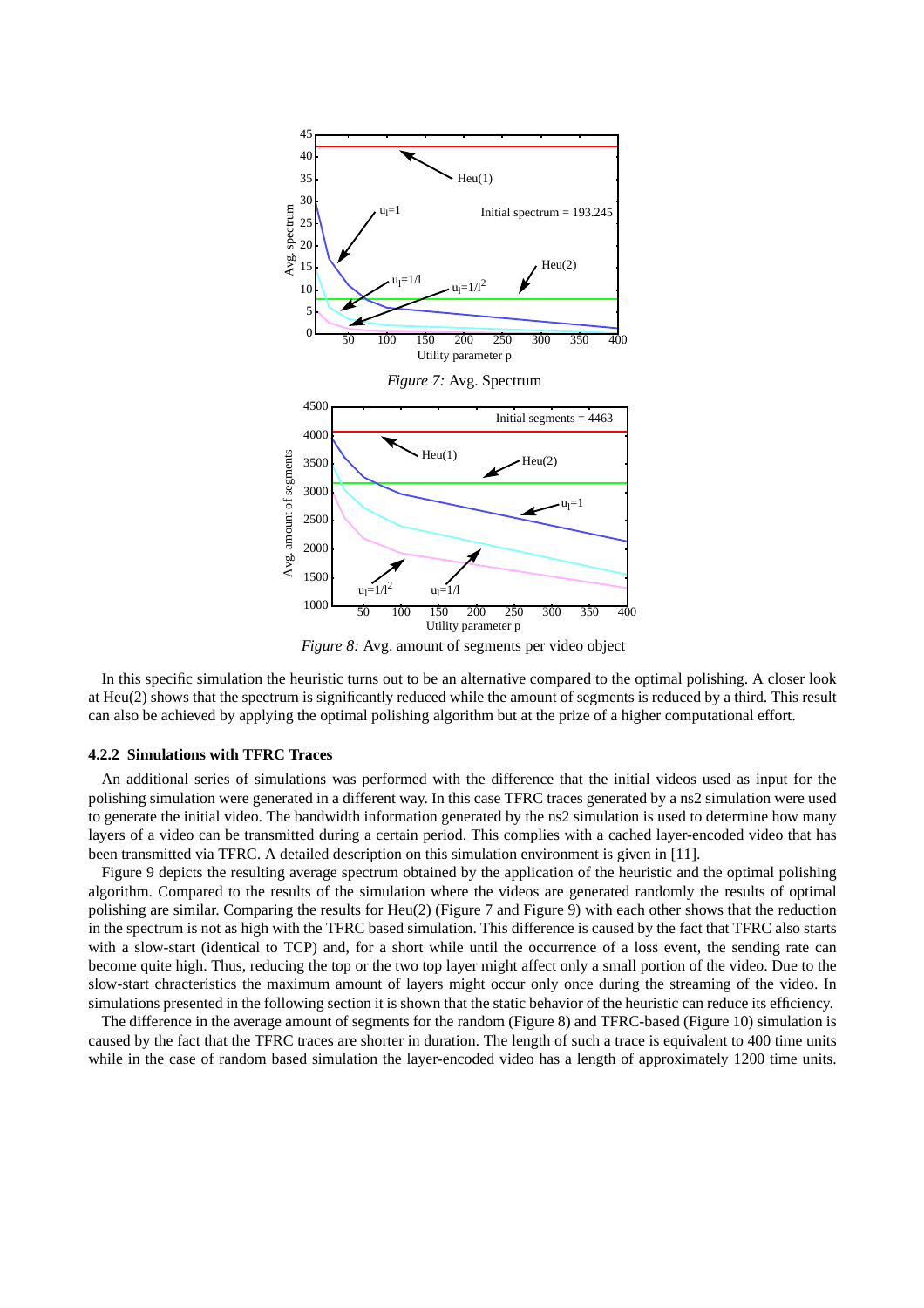

*Figure 9:* Avg. spectrum (TFRC based)

Nevertheless, the behavior of the optimal polishing against  $u_l$  and p is almost similar for both simulation types. The average amount of segments decreases with a increasing  $p$  and a decreasing  $u_l$ .



*Figure 10:* Avg. amount of segments per video object (TFRC based)

#### **4.3 Layer-Encoded Video with Different Quality Regions**

An example for a video object, which consists of two different quality regions, is shown in Figure 11. There can be several reasons that can cause the creation of such a video object on the cache. One possibility is a limited bandwidth between server and cache caused by competing traffic. In the given example the transmission of the competing traffic started after half of the video is already streamed from the server to the cache. The occurrence of two major quality regions in a cached video is rather arbitrary, since several of such *regions* with different quality levels can occur depending on the situation on the path between server and cache. Nevertheless, the chosen example is sufficient to demonstrate the drawback of the heuristic presented above. As can be seen in Figure 11 (b), the disadvantage of the heuristic is the fact that only the region with the better quality (higher amount of layers) is polished. In this example the 2 top layers are dropped. This effect does not occur with optimal polishing where both regions are polished. Applying the heuristic might be annoying for the viewer. The already existing quality decrease between the two regions is even intensified by the high amount of quality changes in the second half of the video. With optimal polishing, quality variations are reduced in both regions and, thus, the quality decrease between the two regions is not that intense. Comparing the two resulting spectra (see Table 1) of the second region demonstrates the effect mentioned above. The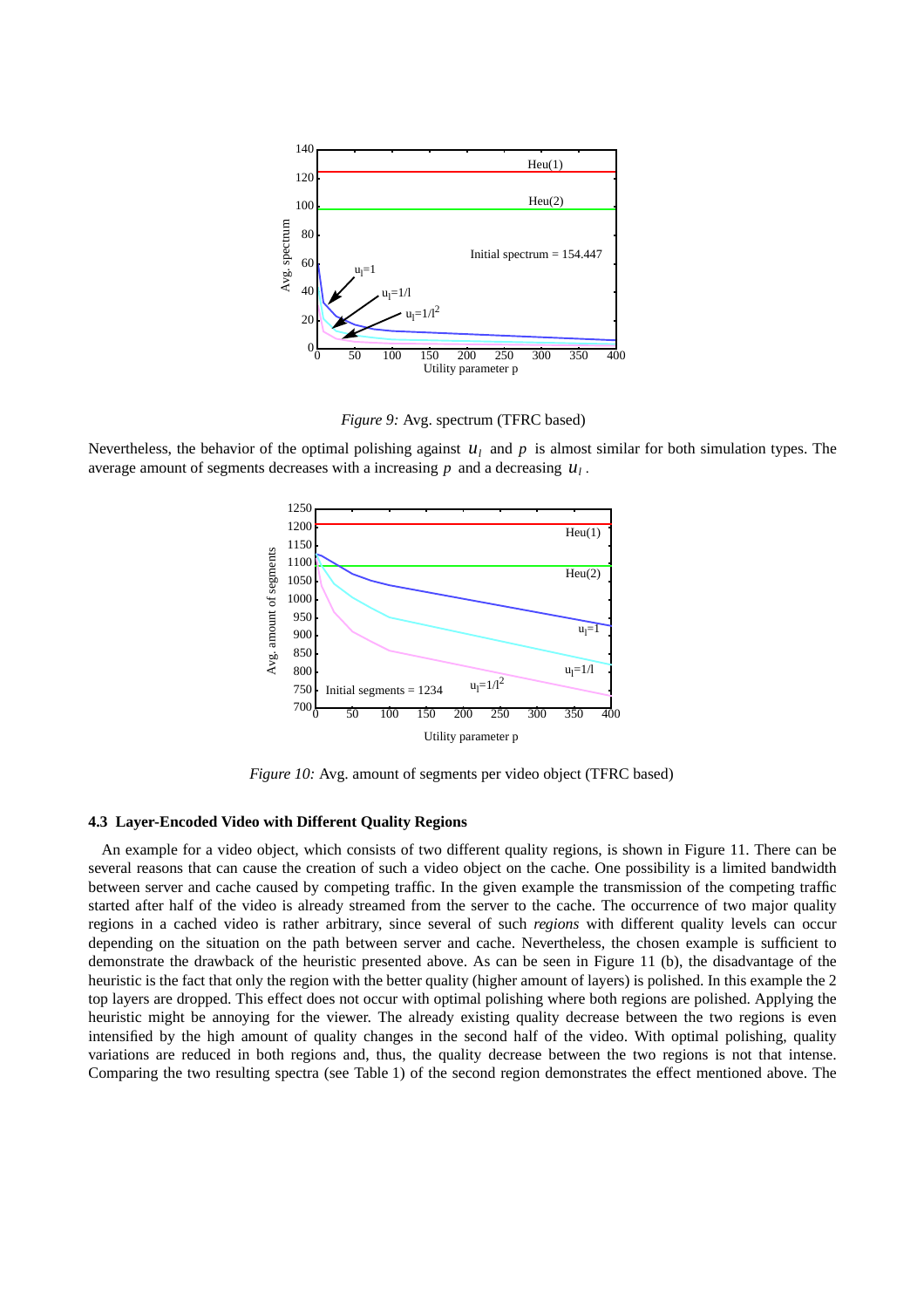

*Figure 11:* Polishing for two-staged layer-encoded video

spectrum in the second region is significantly higher for the heuristic than for optimal polishing, while for the first region both spectra are identical.

|                          | Region 1 | Region 2 |  |  |
|--------------------------|----------|----------|--|--|
| Heuristic                |          | 86.81    |  |  |
| <b>Optimal Polishing</b> |          |          |  |  |

*Table 1:* Spectrum per region

Also for the case of the layer-encoded video consisting of two quality regions a series of simulations were performed. The simulation environment is identical to the one described in Section 4.2 with a slightly modified creation process for the initially cached video that results in quality variations as shown in Figure 11 (a). Similar to the simulations described in Section 4.2.1, 100 video objects are randomly created and the average spectrum and total amount of segments are calculated. Figure 12 shows the average spectrum for the optimal polishing depending on the parameters  $u_l$  and  $p$ . The resulting spectra for the three variations of the heuristic are always larger than the ones for optimal polishing.



*Figure 12:* Avg. Spectrum

The comparison of the average amount of segments per video object (see Figure 13) shows that the three variations of the heuristic (Heu(1), Heu(2), and Heu(3)) result in higher values than the optimal polishing. An interesting case is the one for  $u_l = 1$  and  $p < 50$  where the spectrum for the optimal polishing is lower than the one of Heu(3) but the amount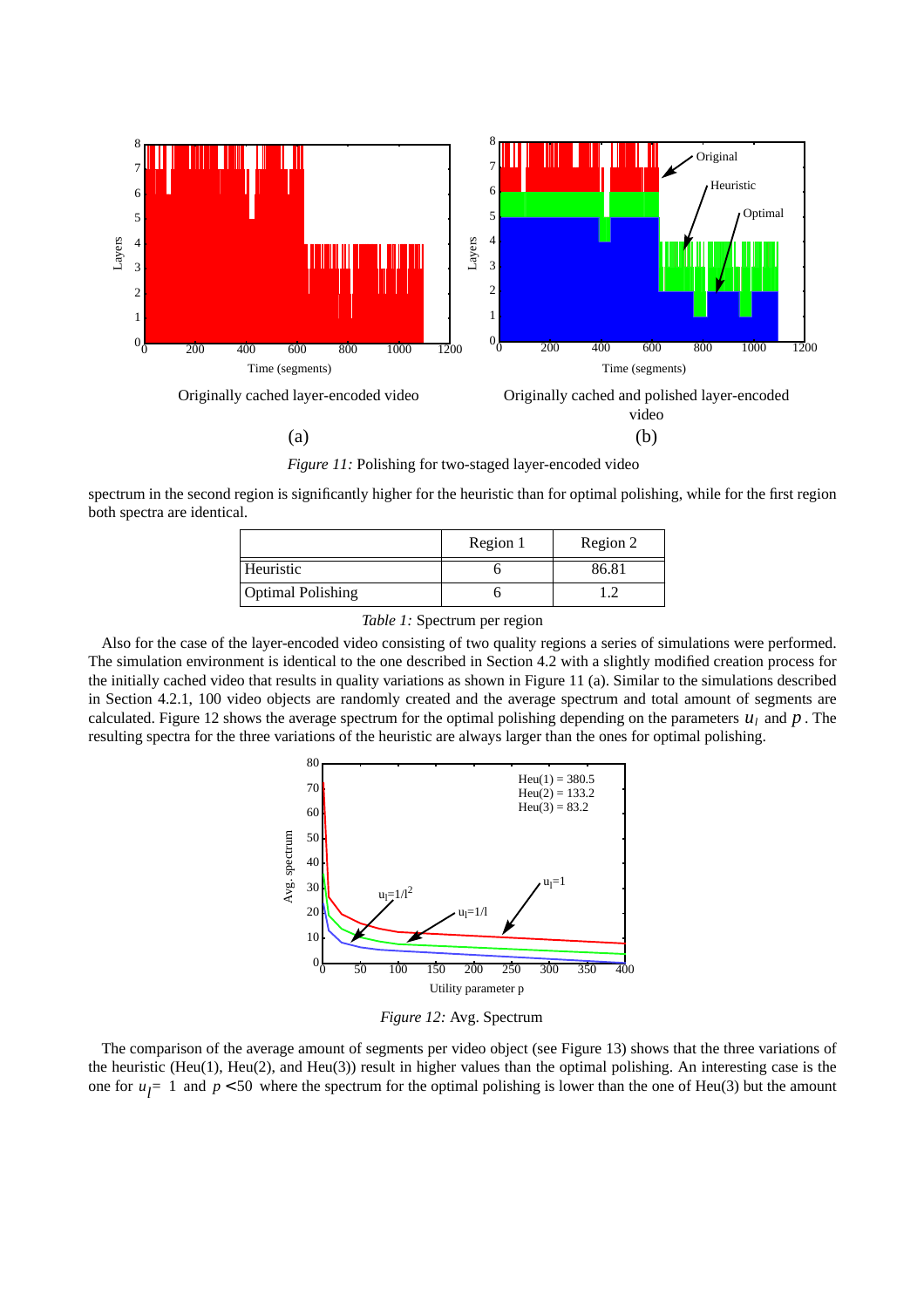of segments is larger. This is a different result to the one presented in Section 4.2.1 where the spectrum for the optimal polishing is always higher than the one for  $Heu(2)$ , if the amount of segments is larger for optimal polishing than for Heu(2). The result of this simulation shows the advantage of the optimal polishing compared to the heuristic in the case that the cached video consists of regions with varying quality levels. This advantage becomes even more obvious if one imagines cached video objects which consist of more than two regions with different quality levels. The polishing effect (i.e. reducing the amount of layer variations) would probably only occur in the region with the highest quality level, while the remaining regions would remain unpolished.



*Figure 13:* Avg. amount of segments per video object

# **5 POLISHING FOR POPULARITY-BASED CACHE REPLACEMENT**

#### **5.1 Optimization Model**

Next we investigate whether optimal polishing can be applied to polish cached videos based on their popularity. That means, less segments are deleted from popular video objects while the amount of deleted segments increases for less popular objects. Thus, the quality of the cached object is directly related to its popularity. In contrast to the aforementioned approaches polishing is not performed on individual videos, but the complete content of the cache is regarded and polished according to the popularity of each single object and the amount of space that should be freed. This problem can be, similar to the problem presented in Section 4, formulated as mixed integer problem as shown in Figure 14.

We maximize the total utility of all videos weighted by their popularity. Compared to the model presented in Section 4 two additional parameters are introduced. The popularity of each video object  $w<sub>1</sub>$ , and the total capacity of the cache's storage that the already cached objects can consume  $K^{max}$ . The latter allows to determine how much storage space should be freed on the cache to allow the caching of new video objects. *w k*<sup>*max*</sup>. The latter allows to

#### **5.2 Simulation Results**

For the simulation, we specified the amount of cache space that should become available for the caching of new data  $K^{total}$  –  $K^{max}$ . In addition, each video object is assigned a certain popularity  $w_v$ . Figure 15 shows the originally cached and the resulting polished video object for the video with the highest (a) and the lowest (b) popularity on the cache. In this case, ten video objects are stored on the cache and 25% of the total cache space is freed by polishing the cached videos according to their popularity. For the case of the most popular video object 20% of the original segments are deleted, while for the least popular file 31% of the original segments are removed from the cache.

This simulation was performed 20 times. For each single simulation the initial cache state was randomly generated. Table 2 shows the amount of segments (in percent) that were removed from each of the ten cached video objects. Objects which are shaded equally were assigned the same popularity value. The popularity is the highest for objects 1, 2, and 3 while it is the lowest for objects 7, 8, 9, and 10. The popularity for 4, 5, and 6 lies in between the other two groups. The results of this simulation show that with the extended polishing algorithm a very fine granular cache replacement can be achieved. With this algorithm, it is possible to free cache space for new content while data from already cached content is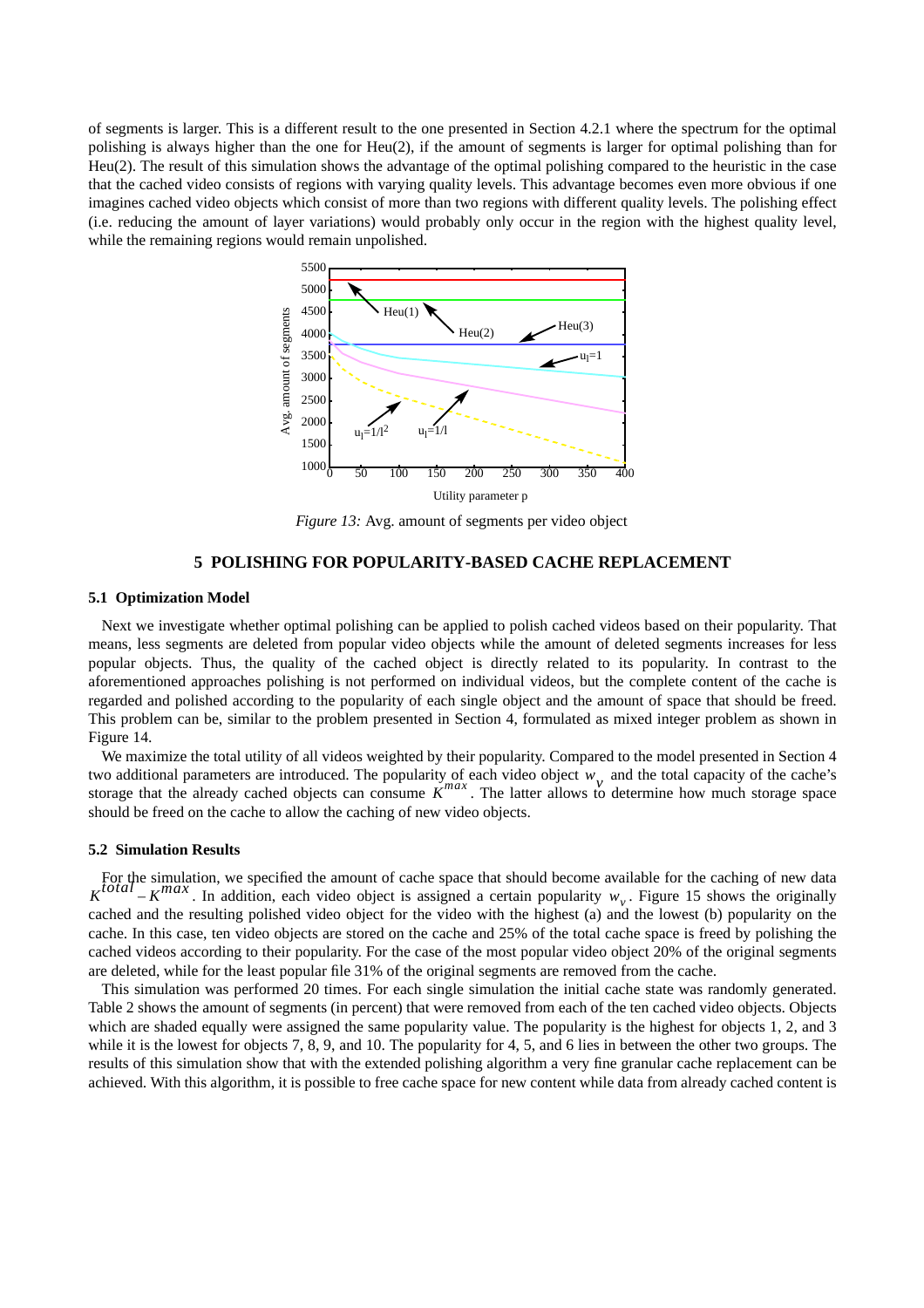| Indices:                                                                                                                |                                                                                           |      |  |  |  |  |  |
|-------------------------------------------------------------------------------------------------------------------------|-------------------------------------------------------------------------------------------|------|--|--|--|--|--|
| $v = 1, , V$ -number of video object                                                                                    |                                                                                           |      |  |  |  |  |  |
| $t = 1, , T$ -period t                                                                                                  |                                                                                           |      |  |  |  |  |  |
| Parameters:<br>$h_t^{cached}$ -                                                                                         |                                                                                           |      |  |  |  |  |  |
|                                                                                                                         | number of the highest layer that is cached for                                            |      |  |  |  |  |  |
|                                                                                                                         | period $t$ , all lower layers are cached in period                                        |      |  |  |  |  |  |
| $t$ , too.                                                                                                              |                                                                                           |      |  |  |  |  |  |
| $H_{\rm}$<br>$K^{max}$                                                                                                  | sufficiently large number ( $H \ge L$ )                                                   |      |  |  |  |  |  |
| video objects                                                                                                           | maximum capacity available for already cached                                             |      |  |  |  |  |  |
|                                                                                                                         | popularity of the video object                                                            |      |  |  |  |  |  |
| $W_{\nu}$                                                                                                               |                                                                                           |      |  |  |  |  |  |
| utility of receiving layer $l$ for one second (if video<br>$u_l$<br>is played back for 1 sec. on layer 3 it generates a |                                                                                           |      |  |  |  |  |  |
| utility of $u_1 + u_2 + u_3$ )                                                                                          |                                                                                           |      |  |  |  |  |  |
| $\boldsymbol{p}$                                                                                                        | utility loss for a change in the number of layers                                         |      |  |  |  |  |  |
|                                                                                                                         | that are played back                                                                      |      |  |  |  |  |  |
| Variables:                                                                                                              |                                                                                           |      |  |  |  |  |  |
| $h_t$                                                                                                                   | the layer the video is played back in period $t$                                          |      |  |  |  |  |  |
| $z_t$                                                                                                                   | binary variable, one if a layer change occurs at the                                      |      |  |  |  |  |  |
|                                                                                                                         | beginning of period $t$ , zero otherwise                                                  |      |  |  |  |  |  |
| $b_{t}$                                                                                                                 | binary variable, one if video is played back in                                           |      |  |  |  |  |  |
| period $t$ at layer $l$ or higher, zero otherwise                                                                       |                                                                                           |      |  |  |  |  |  |
| Optimization problem:                                                                                                   |                                                                                           |      |  |  |  |  |  |
| $Max \sum_{u} \left( \sum_{l} \sum_{v} w_{l} u_{lt} b_{vtl} - \sum_{v} p z_{vt} \right)$<br>(9)                         |                                                                                           |      |  |  |  |  |  |
|                                                                                                                         |                                                                                           |      |  |  |  |  |  |
| subject to                                                                                                              |                                                                                           |      |  |  |  |  |  |
|                                                                                                                         | $h_{vt} - h_{vt-1} \leq Hz_{vt}$ $\forall t = 2, , T \forall v = 1, , V$                  | (10) |  |  |  |  |  |
|                                                                                                                         |                                                                                           |      |  |  |  |  |  |
|                                                                                                                         | $h_{vt-1} - h_{vt} \leq Hz_{vt}$ $\forall t = 2, , T \forall v = 1, , V$                  | (11) |  |  |  |  |  |
|                                                                                                                         |                                                                                           |      |  |  |  |  |  |
| $0 \leq h_{vt} \leq h_{vt}^{~cached}$                                                                                   | $\forall t = 1, , T \forall v = 1, , V$                                                   | (12) |  |  |  |  |  |
|                                                                                                                         |                                                                                           |      |  |  |  |  |  |
| $lb_{vt} \leq h_{vt}$                                                                                                   | $\forall t = 1, , T \forall v = 1, , V \forall l = 1, , L$                                | (13) |  |  |  |  |  |
| $b_{vtl} \in \{0, 1\}$                                                                                                  | $\forall t = 1, , T \forall v = 1, , V \forall l = 1, , L$                                | (14) |  |  |  |  |  |
|                                                                                                                         |                                                                                           |      |  |  |  |  |  |
| $z_{v,t} \in \{0, 1\}$                                                                                                  | $\forall t = 2, , T \forall v = 1, , V$                                                   | (15) |  |  |  |  |  |
|                                                                                                                         |                                                                                           |      |  |  |  |  |  |
|                                                                                                                         | $\sum_{v} \sum_{t} b_{t} h_{vt} \leq K^{max} \quad \forall t = 1, , T \forall v = 1, , V$ | (16) |  |  |  |  |  |
|                                                                                                                         |                                                                                           |      |  |  |  |  |  |

*Figure 14:* Cache replacement optimization model

removed according to its popularity. In this specific example 25% of the caches' storage space is available for the caching of new content while none of the cached objects had to be removed completely.

# **6 SUMMARY**

In this paper, a new technique called polishing is presented which can be either applied for the streaming of data from the cache to the client or as a cache replacement mechanism. Polishing makes use of the fact that a reduction in layer variations can be achieved by not transmitting certain segments, although this means that some of the data available at the cache is omitted from the client. Optimal polishing maximizes the playback utility of a video, it is modeled as a mixed integer programming problem in this paper. Since optimal polishing is dependent from several parameters a simulative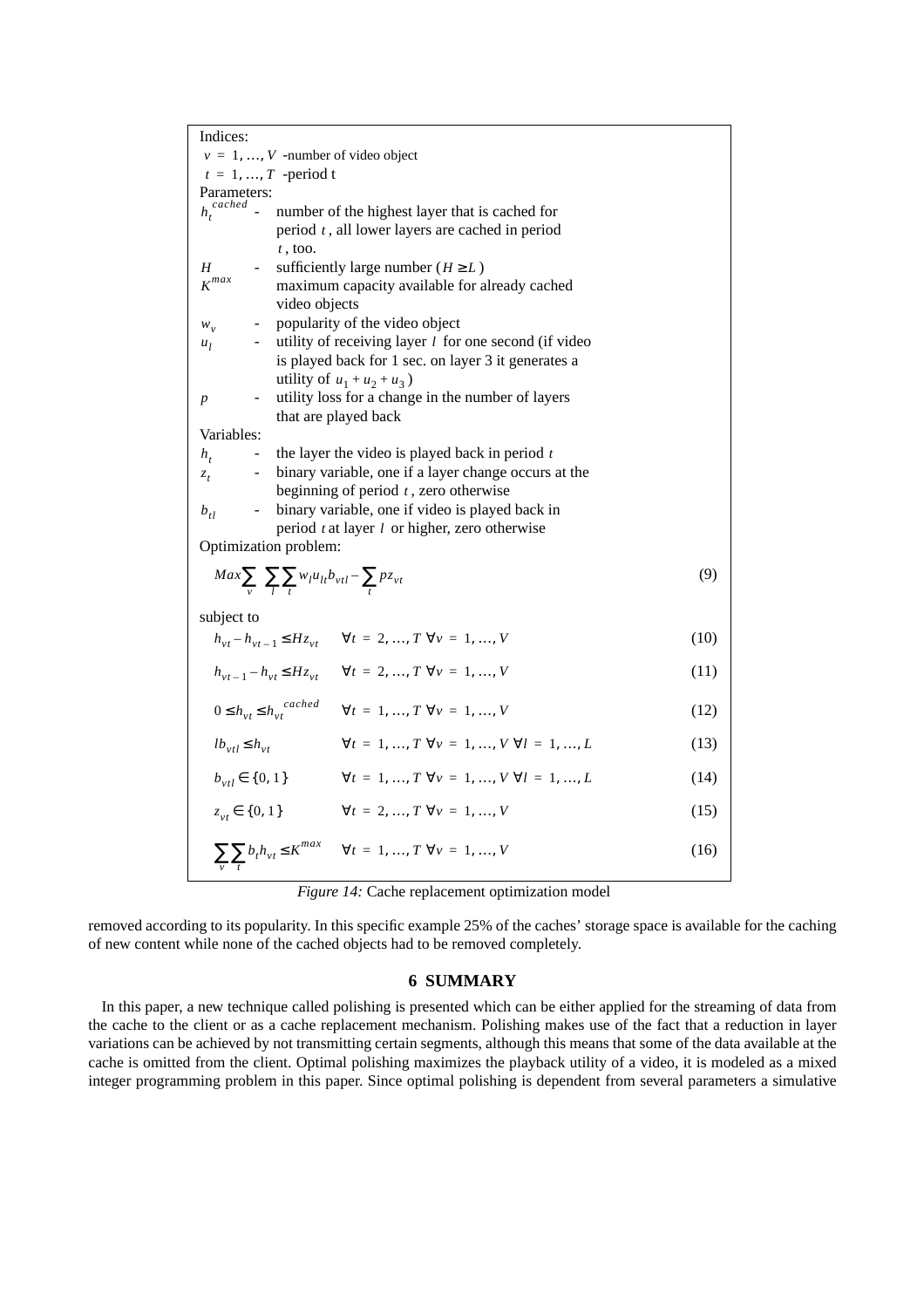

*Figure 15:* Polishing for most and least popular video object

| Video Object                               |      | ◠    | 3    | 4    |      | 6    |      | 8    | q    | 10   |
|--------------------------------------------|------|------|------|------|------|------|------|------|------|------|
| Average amount of removed<br>segments in % | 18   | 14   | 18   | 26   | 26   | 25   | 32   | 31   | 32   | 31   |
| Avg. spectrum of polished<br>object        | 5.6  | 4.3  | 5.3  | 3.1  | 4.0  | 5.4  | 2.2  | 2.0  | 2.8  | 2.4  |
| Avg. spectrum of unpolished<br>object      | 18.1 | 19.3 | 19.9 | 23.3 | 32.2 | 26.7 | 23.8 | 21.3 | 23.9 | 25.8 |

*Table 2:* Average amount of removed segments

investigation is performed to gain better insights in the influence of these parameters. In this simulation, the results of optimal polishing are compared with a simple heuristic that drops certain layers in complete. The results show that the heuristic can, in specific cases, achieves similar results as optimal polishing with less computational effort. Yet, simulations with layer-encoded video that consists of different quality regions demonstrate the drawback of the heuristic.

In addition, we showed how polishing can be used for cache replacement. The optimal polishing mixed integer problem is extended to vary the intensity of polishing based on the popularity of the video object and to operate on a set of videos instead of a single one. The results of this simulation show that by applying the extended optimal polishing storage space on the cache can be freed while the amount of segments is reduced according to the popularity of the single objects. To abstract, polishing is a good way to increase the quality of a streamed video, if retransmission from the cache cannot be performed and a good cache replacement mechanism.